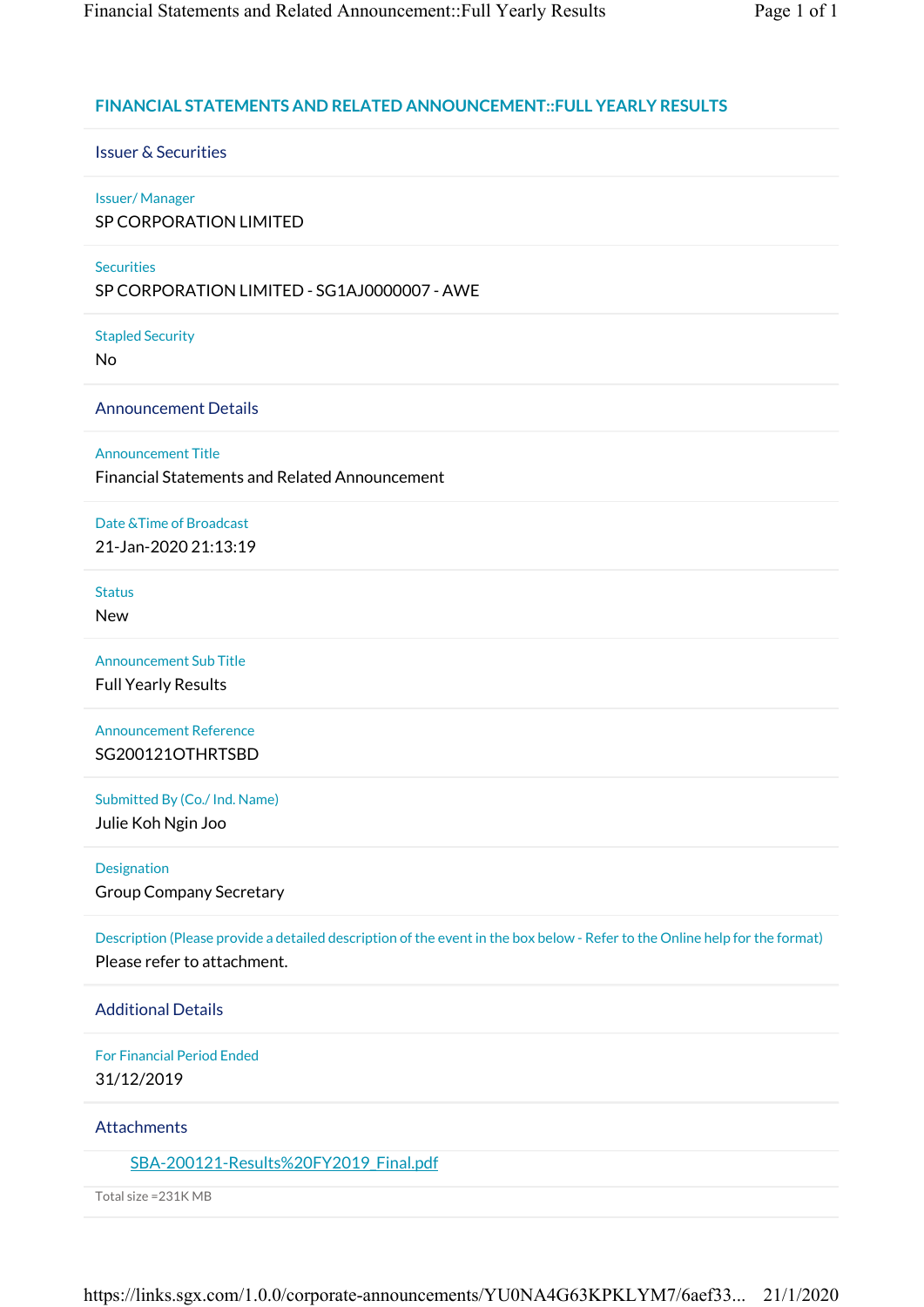

**SP CORPORATION LIMITED** 

**(Company Registration No. 195200115k)**

### **FULL YEAR FINANCIAL STATEMENTS ANNOUNCEMENT UNAUDITED RESULTS FOR THE FINANCIAL YEAR ENDED 31 DECEMBER 2019 ("FY2019")**

**\_\_\_\_\_\_\_\_\_\_\_\_\_\_\_\_\_\_\_\_\_\_\_\_\_\_\_\_\_\_\_\_\_\_\_\_\_\_\_\_\_\_\_\_\_\_\_\_\_\_\_\_\_\_\_\_\_\_\_\_\_\_\_\_\_\_\_\_\_\_\_**

**\_\_\_\_\_\_\_\_\_\_\_\_\_\_\_\_\_\_\_\_\_\_\_\_\_\_\_\_\_\_\_\_\_\_\_\_\_\_\_\_\_\_\_\_\_\_\_\_\_\_\_\_\_\_\_\_\_\_\_\_\_\_\_\_\_\_\_\_\_\_\_**

### **PART I - INFORMATION REQUIRED FOR ANNOUNCEMENTS OF QUARTERLY (Q1, Q2 & Q3), HALF-YEAR AND FULL YEAR RESULTS**

### **1(a)(i) Consolidated Statement of Profit or Loss (for the group), together with a comparative statement for the corresponding period of the immediately preceding financial year**

|                                              | Group       |          |                  |           |  |
|----------------------------------------------|-------------|----------|------------------|-----------|--|
|                                              |             |          | <b>Full Year</b> |           |  |
|                                              |             | 31.12.19 | 31.12.18         | $+$ / (-) |  |
|                                              | <b>Note</b> | \$'000   | \$'000           | $\%$      |  |
| <b>Revenue</b>                               | a           | 93,076   | 136,379          | (32)      |  |
| Cost of sales                                |             | (90,674) | (133, 164)       | (32)      |  |
| <b>Gross profit</b>                          | a           | 2,402    | 3,215            | (25)      |  |
| Other operating income                       | b           | 223      | 58               | 284       |  |
| Distribution costs                           |             |          | (3)              | n.m       |  |
| Administrative expenses                      |             | (2, 592) | (2, 585)         | 0         |  |
| Other operating expenses                     | C           | (144)    | (80)             | 80        |  |
| Interest income                              | d           | 3,380    | 1,745            | 94        |  |
| Interest expense                             | e           | (300)    | (40)             | 650       |  |
| Profit before tax                            |             | 2,969    | 2,310            | 29        |  |
| Income tax expense                           |             | (466)    | (412)            | 13        |  |
| Profit for the financial year                |             | 2,503    | 1,898            | 32        |  |
| Profit attributable to owners of the Company |             | 2,503    | 1,898            | 32        |  |

*n.m: Not meaningful*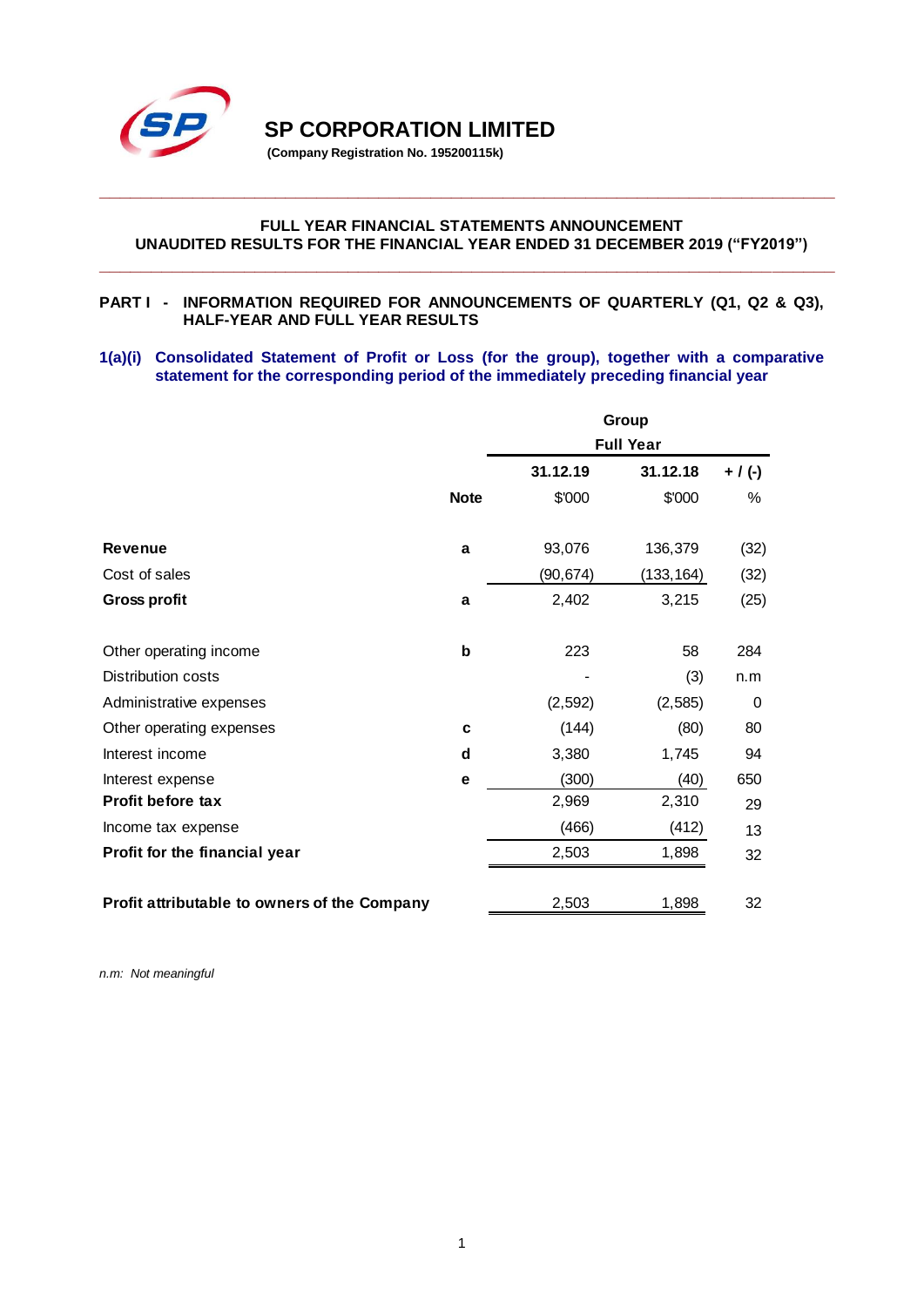SP CORPORATION LIMITED

**Full Year Results for the Financial Year Ended 31 December 2019**

#### **1(a)(ii) Consolidated Statement of Profit or Loss and Other Comprehensive Income (for the group), together with a comparative statement for the corresponding period of the immediately preceding financial year**

\_\_\_\_\_\_\_\_\_\_\_\_\_\_\_\_\_\_\_\_\_\_\_\_\_\_\_\_\_\_\_\_\_\_\_\_\_\_\_\_\_\_\_\_\_\_\_\_\_\_\_\_\_\_\_\_\_\_\_\_\_\_\_\_\_\_\_\_\_\_\_\_\_\_\_\_\_\_

|                                                                                                              |             | Group<br><b>Full Year</b> |                    |              |  |
|--------------------------------------------------------------------------------------------------------------|-------------|---------------------------|--------------------|--------------|--|
|                                                                                                              | <b>Note</b> | 31.12.19<br>\$'000        | 31.12.18<br>\$'000 | + / (-)<br>% |  |
| <b>Profit for the financial year</b>                                                                         |             | 2,503                     | 1,898              | 32           |  |
| Other comprehensive (loss) income after tax:<br>Item that may be reclassified subsequently to profit or loss |             |                           |                    |              |  |
| Exchange differences on translation of foreign operations                                                    |             | (200)                     | 739                | (127)        |  |
| Total comprehensive income for the financial year                                                            |             | 2,303                     | 2,637              | (13)         |  |
| Total comprehensive income for the financial year<br>attributable to owners of the Company                   |             | 2.303                     | 2,637              | (13)         |  |

### **1(a)(iii) Profit for the financial year of the Group is arrived at after (charging) crediting the following:**

|                                                                          | Group<br><b>Full Year</b> |                    |
|--------------------------------------------------------------------------|---------------------------|--------------------|
|                                                                          | 31.12.19<br>\$'000        | 31.12.18<br>\$'000 |
| Depreciation of plant and equipment                                      | (38)                      | (41)               |
| Loss on disposal of plant and equipment                                  | (13)                      |                    |
| Foreign currency exchange loss                                           | (125)                     | (79)               |
| Bad debts recovered                                                      | 4                         |                    |
| Over (Under) provision of income tax in respect of prior financial years | 6                         | (63)               |

#### **Notes:**

- a. Revenue and gross profit decreased in FY2019 as compared to FY2018 mainly due to lower sales of rubber and coal. The lower trading volume for rubber resulted in lower revenue from such sales. Lower sales volume and lower average selling price of coal also contributed to the decline in revenue.
- b. Other operating income in FY2019 was higher mainly due to handling fees earned in relation to coal shipments.
- c. Other operating expenses were higher in FY2019 mainly due to net foreign exchange loss, as a result of the depreciation of US dollar against Singapore dollar, and loss on disposal of plant and equipment.
- d. The higher interest income was mostly contributed by the interest income from a loan made to a related party on 24 September 2018, which was extended to mature on 23 September 2020. The full year's interest income was recognised in FY2019 as compared to the recognition of 3 months' interest income in FY2018. In addition, there was an increase in interest income from higher trade receivables with related parties.
- e. The higher utilisation of trade financing facilities for commodities trading resulted in a higher interest expense in FY2019.
- f. The translation loss was due to the depreciation of US dollar against Singapore dollar upon consolidation of subsidiaries whose functional currency is US dollar.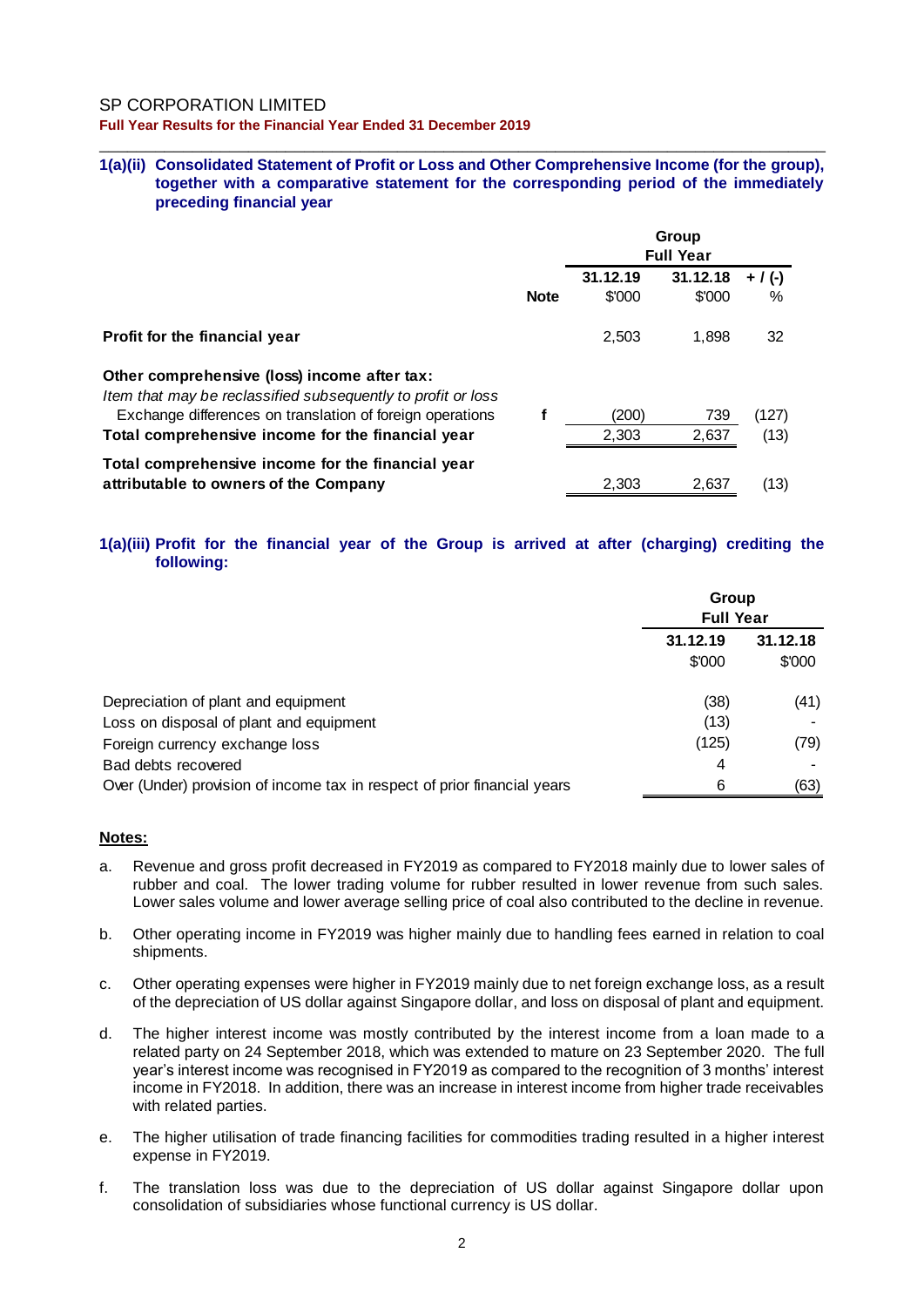#### **1(b)(i) Statements of Financial Position (for the issuer and group), together with a comparative statement as at the end of the immediately preceding financial year**

\_\_\_\_\_\_\_\_\_\_\_\_\_\_\_\_\_\_\_\_\_\_\_\_\_\_\_\_\_\_\_\_\_\_\_\_\_\_\_\_\_\_\_\_\_\_\_\_\_\_\_\_\_\_\_\_\_\_\_\_\_\_\_\_\_\_\_\_\_\_\_\_\_\_\_\_\_\_

|                                     | Group       |          |          | Company   |           |
|-------------------------------------|-------------|----------|----------|-----------|-----------|
|                                     |             | 31.12.19 | 31.12.18 | 31.12.19  | 31.12.18  |
|                                     | <b>Note</b> | \$'000   | \$'000   | \$'000    | \$'000    |
| <b>ASSETS</b>                       |             |          |          |           |           |
| <b>Non-current assets</b>           |             |          |          |           |           |
| Plant and equipment                 |             | 121      | 208      | 118       | 140       |
| Investments in subsidiaries         |             |          |          | 31,016    | 30,611    |
| Trade receivables                   | g           | 9,346    |          |           |           |
| Total non-current assets            |             | 9,467    | 208      | 31,134    | 30,751    |
| <b>Current assets</b>               |             |          |          |           |           |
| Trade and other receivables         | g           | 27,712   | 37,036   | 20,797    | 20,831    |
| Loan to a related party             | h           | 21,500   | 20,000   |           |           |
| Tax recoverable                     |             | 16       | 24       |           |           |
| Cash and bank balances              |             | 5,483    | 10,460   | 111       | 903       |
| Total current assets                |             | 54,711   | 67,520   | 20,908    | 21,734    |
| <b>Total assets</b>                 |             | 64,178   | 67,728   | 52,042    | 52,485    |
| <b>EQUITY AND LIABILITIES</b>       |             |          |          |           |           |
| <b>Equity</b>                       |             |          |          |           |           |
| Share capital                       |             | 58,366   | 58,366   | 58,366    | 58,366    |
| Translation reserve                 | f           | (458)    | (258)    |           |           |
| <b>Accumulated losses</b>           |             | (2, 162) | (4,665)  | (19, 507) | (19, 982) |
| Total equity                        |             | 55,746   | 53,443   | 38,859    | 38,384    |
| <b>Non-current liability</b>        |             |          |          |           |           |
| Deferred tax                        |             | 54       | 49       |           | 1         |
| <b>Current liabilities</b>          |             |          |          |           |           |
| Borrowings                          | Ť           | 5,125    |          |           |           |
| Trade and other payables            |             | 2,829    | 13,952   | 13,168    | 14,079    |
| Income tax payable                  |             | 424      | 284      | 15        | 21        |
| <b>Total current liabilities</b>    |             | 8,378    | 14,236   | 13,183    | 14,100    |
| <b>Total equity and liabilities</b> |             | 64,178   | 67,728   | 52,042    | 52,485    |

### **Notes:**

g. Included in the trade and other receivables of the Group was an amount of \$8.2 million due from a related party, which is secured by two parcels of industrial land and building of the related party in Indonesia. During the financial year, a repayment agreement was signed by the related party to make quarterly repayments totalling \$6.1 million over three years from the end of the financial year. Accordingly, an amount of \$3.9 million expected to be repaid after one year from the end of the financial year have been classified as non-current. The remaining \$2.1 million which is not covered under the repayment agreement is expected to be repaid within one year from the end of the financial year and has been classified as current.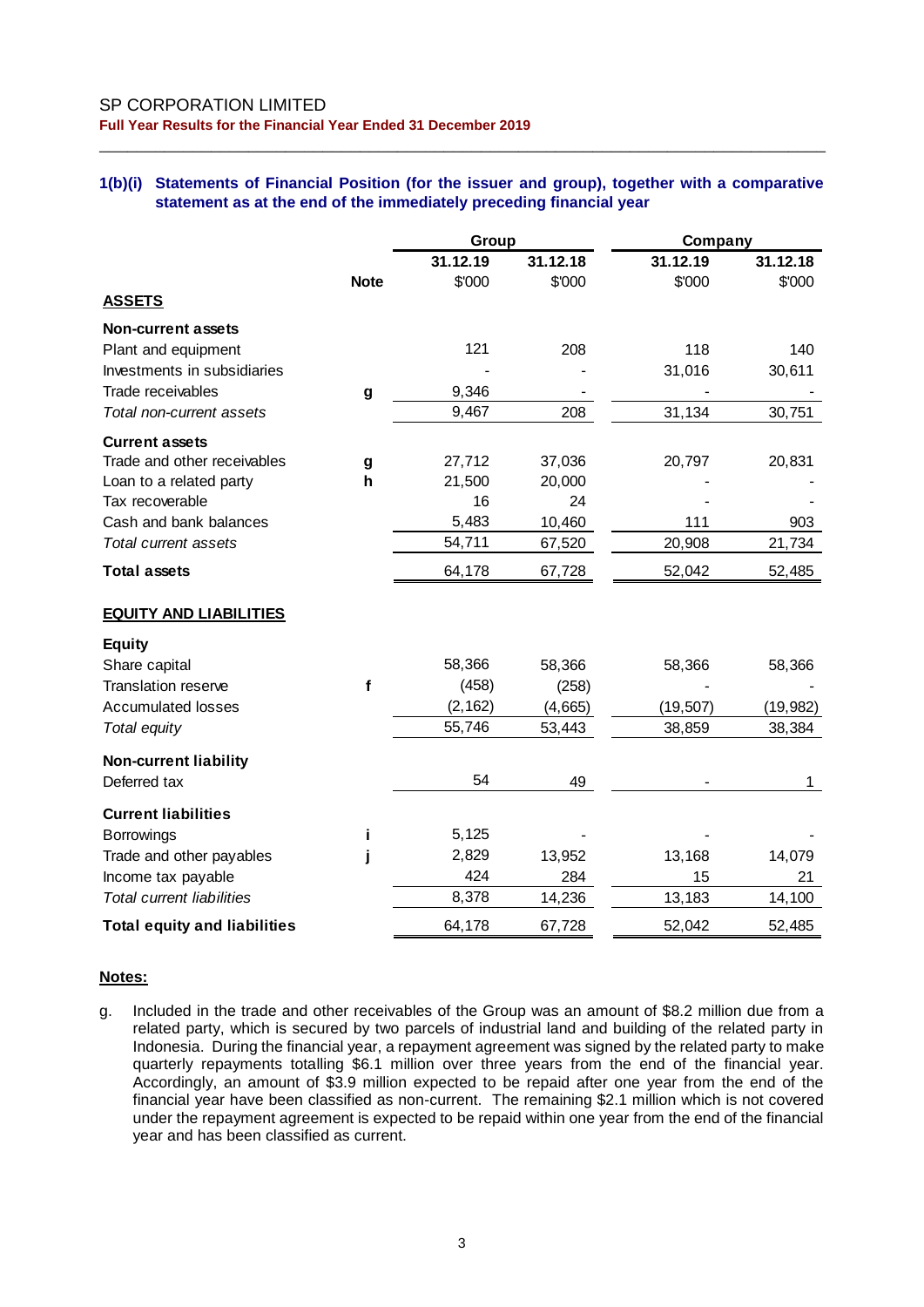An amount of \$12.1 million due from another related party was included in trade and other receivables of the Group as at 31 December 2019. Subsequent to the end of the financial year, the related party signed a repayment agreement with respect to the past due amounts to make quarterly repayments totaling \$11.4 million over two years from the end of the financial year. Management has assessed that the signing of the agreement represents an adjusting event after the reporting period. Accordingly, an amount of \$5.4 million expected to be repaid after one year from the end of the financial year has been classified as non-current as at 31 December 2019. The remaining \$0.7 million which is not covered under the repayment agreement is expected to be repaid within one year from the end of the financial year and has been classified as current.

\_\_\_\_\_\_\_\_\_\_\_\_\_\_\_\_\_\_\_\_\_\_\_\_\_\_\_\_\_\_\_\_\_\_\_\_\_\_\_\_\_\_\_\_\_\_\_\_\_\_\_\_\_\_\_\_\_\_\_\_\_\_\_\_\_\_\_\_\_\_\_\_\_\_\_\_\_\_

- h. The loan to a related party is repayable within one year and carries fixed interest rate of 7.5% per annum. On 24 September 2019, the original principal amount of \$20 million plus interest of \$1.5 million for the period from 24 September 2018 to 23 September 2019 totalling \$21.5 million was rolled over for one year on the same terms and conditions as set out in the original loan agreement. The loan and all accrued interest shall be repaid in full on the maturity date on 23 September 2020 in cash, or in such other repayment method as otherwise agreed between the parties.
- i. Borrowings were in the form of trust receipts for commodities trading.
- j. The decrease in trade and other payables of the Group was mainly due to the timing of lumpy payments to coal and rubber suppliers.

### **1(b)(ii) Aggregate amount of group's borrowings and debt securities**

|                | As at 31.12.19           | As at 31.12.18 |                  |  |
|----------------|--------------------------|----------------|------------------|--|
| <b>Secured</b> | <b>Unsecured</b>         | Secured        | <b>Unsecured</b> |  |
| \$'000         | \$'000                   | \$'000         | \$'000           |  |
| 5.125          | $\overline{\phantom{0}}$ | -              | -                |  |

#### **Amount repayable in one year or less, or on demand**

#### **Details of any collateral**

The Group's borrowings from banks as at 31 December 2019 were secured by fixed deposits of approximately \$0.5 million placed with them. In addition, the Group has approximately \$0.2 million fixed deposits pledged with a bank for trade facilities.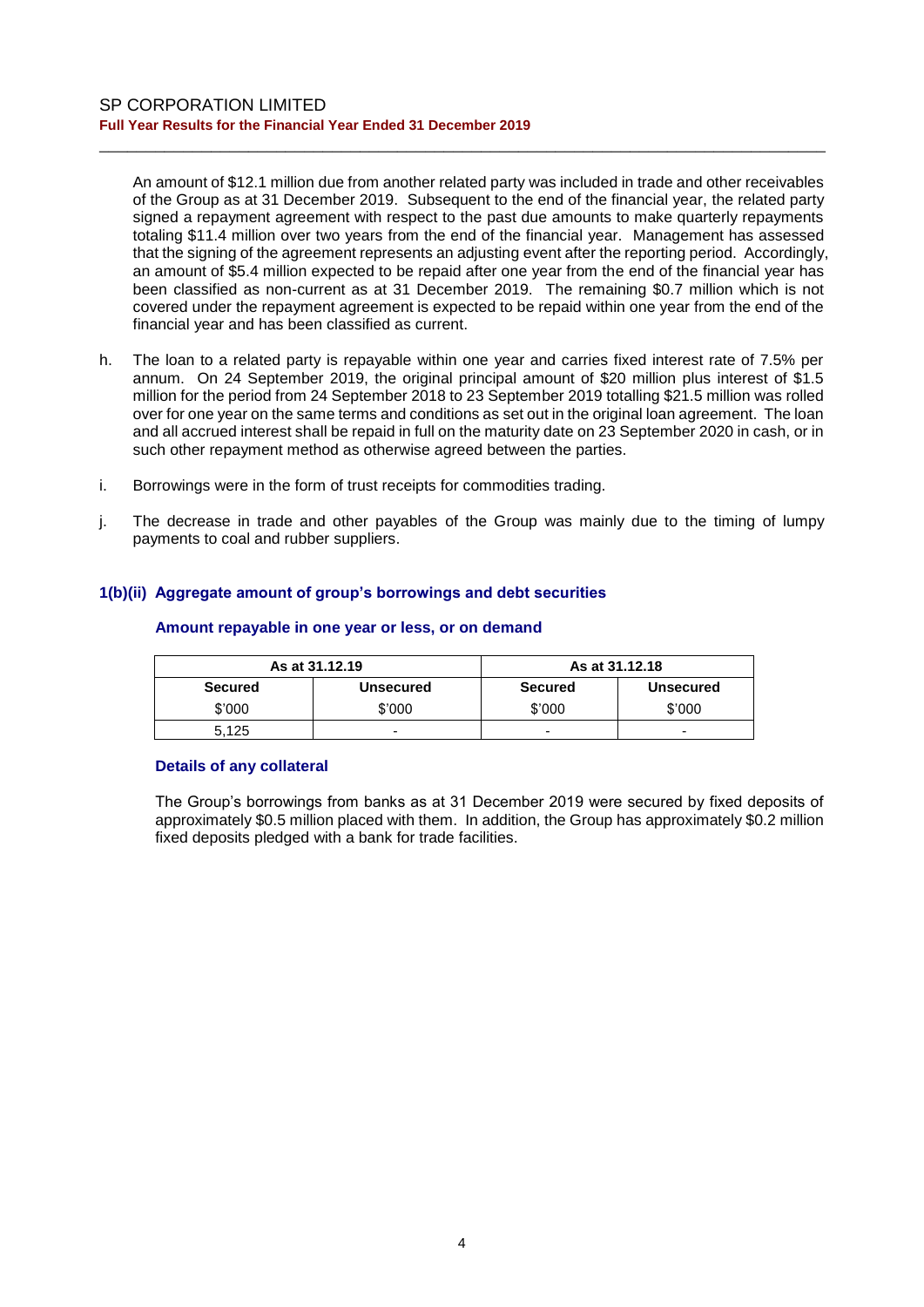#### **1(c) A statement of cash flows (for the group), together with a comparative statement for the corresponding period of the immediately preceding financial year**

|                                                                 |             | Group            |           |
|-----------------------------------------------------------------|-------------|------------------|-----------|
|                                                                 |             | <b>Full Year</b> |           |
|                                                                 |             | 31.12.19         | 31.12.18  |
|                                                                 | <b>Note</b> | \$'000           | \$'000    |
| <b>Operating activities</b>                                     |             |                  |           |
| Profit before tax                                               |             | 2,969            | 2,310     |
| Adjustments for:                                                |             |                  |           |
| Depreciation of plant and equipment                             |             | 38               | 41        |
| Loss on disposal of plant and equipment                         |             | 13               |           |
| Interest expense                                                |             | 300              | 40        |
| Interest income                                                 |             | (3, 380)         | (1,745)   |
| Operating cash flows before movements in working capital        |             | (60)             | 646       |
| Trade and other receivables                                     |             | 243              | 8,651     |
| Restricted bank balances                                        |             | 578              | 554       |
| Trade and other payables                                        |             | (10, 888)        | (2,707)   |
| Cash generated (used in) from operations                        |             | (10, 127)        | 7,144     |
| Interest received                                               |             | 1,181            | 1,213     |
| Interest paid                                                   |             | (275)            | (40)      |
| Income tax paid, net                                            |             | (302)            | (67)      |
| Net cash (used in) from operating activities                    | k           | (9, 523)         | 8,250     |
|                                                                 |             |                  |           |
| <b>Investing activities</b>                                     |             |                  |           |
| Payments for acquisition of plant and equipment                 |             |                  | (78)      |
| Proceeds on disposal on plant and equipment                     |             | 19               |           |
|                                                                 | h           |                  |           |
| Loan to a related party                                         |             | 19               | (20,000)  |
| Net cash from (used in) investing activities                    |             |                  | (20, 078) |
|                                                                 |             |                  |           |
| <b>Financing activities</b>                                     |             |                  |           |
| Proceeds from borrowings                                        |             | 81,250           | 36,192    |
| Repayment of borrowings                                         |             | (76, 093)        | (36, 192) |
| Net cash from financing activities                              |             | 5,157            |           |
|                                                                 |             |                  |           |
| Net decrease in cash and cash equivalents                       |             | (4, 347)         | (11, 828) |
| Cash and cash equivalents at the beginning of financial year    |             | 9,167            | 20,837    |
| Effects of exchange rate changes on the balance of cash held in |             |                  |           |
| foreign currencies                                              |             | (52)             | 158       |
| Cash and cash equivalents at the end of financial year          |             | 4,768            | 9,167     |
|                                                                 |             |                  |           |
|                                                                 |             | Group            |           |
|                                                                 |             | 31.12.19         | 31.12.18  |
|                                                                 |             | \$'000           | \$'000    |
| Cash and cash equivalents comprise:                             |             |                  |           |
| Cash at bank and on hand                                        |             | 3,045            | 7,636     |
| <b>Fixed deposits</b>                                           |             | 1,723            | 1,531     |
| Cash and cash equivalents in statement of cash flows            |             | 4,768            | 9,167     |
| Pledged fixed deposits                                          |             | 715              | 1,293     |
| Cash and bank balances in statement of financial position       |             | 5,483            | 10,460    |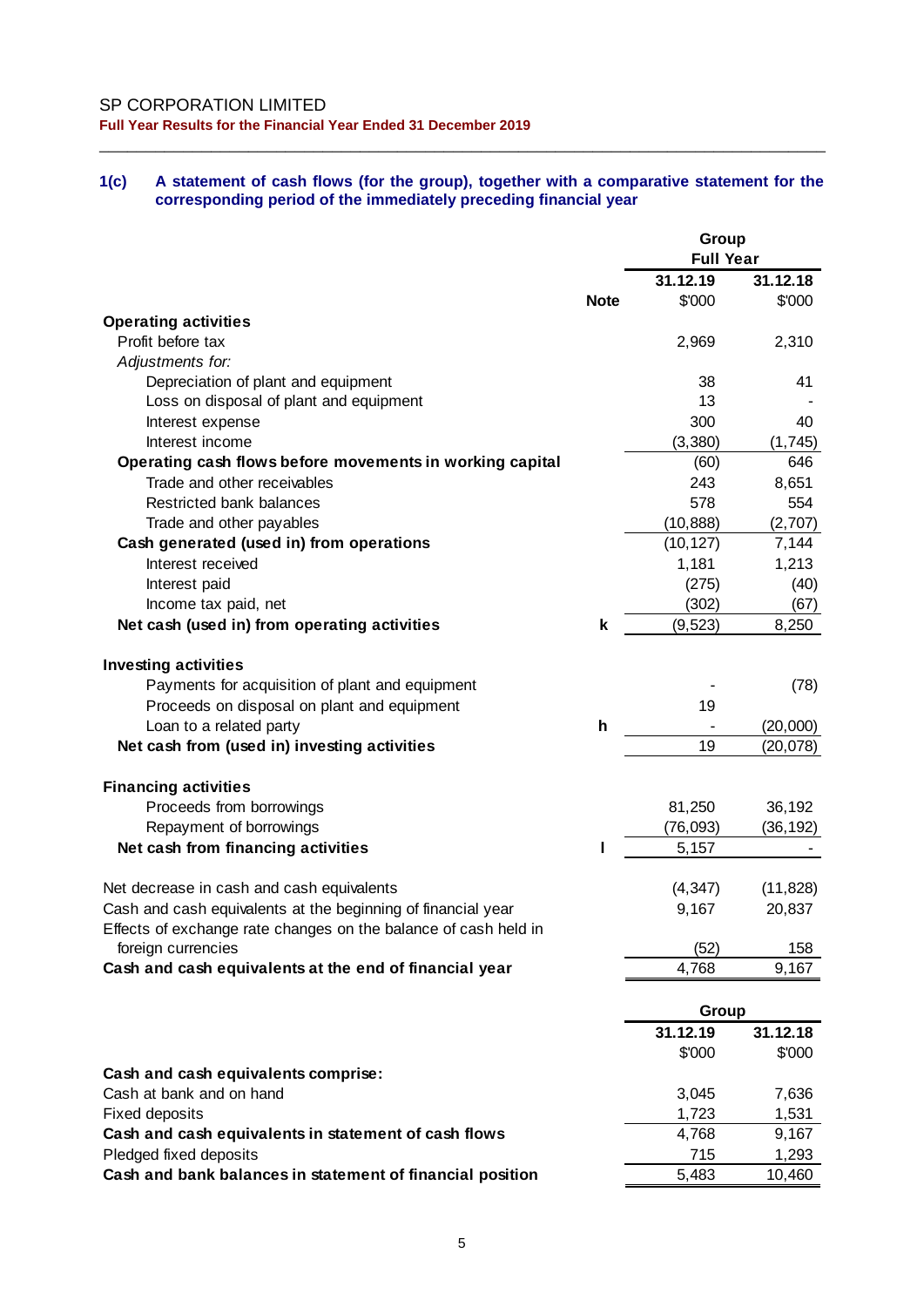### **Notes:**

k. Net cash used in operating activities during the financial year was mainly due to the timing of collections from customers and lumpy payments to suppliers, partially offset by higher fixed deposits placed with banks for utilisation of trade facilities for commodities trading.

\_\_\_\_\_\_\_\_\_\_\_\_\_\_\_\_\_\_\_\_\_\_\_\_\_\_\_\_\_\_\_\_\_\_\_\_\_\_\_\_\_\_\_\_\_\_\_\_\_\_\_\_\_\_\_\_\_\_\_\_\_\_\_\_\_\_\_\_\_\_\_\_\_\_\_\_\_\_

Net cash from operating activities during the previous financial year was largely attributable to the timing of collections from customers and lumpy payments to suppliers.

l. Net cash from financing activities during the financial year was through utilisation of trust receipt facilities financing for commodities trading.

In the previous financial year, borrowings in the form of trust receipts for commodities trading in 2H2018 were fully settled by 31 December 2018.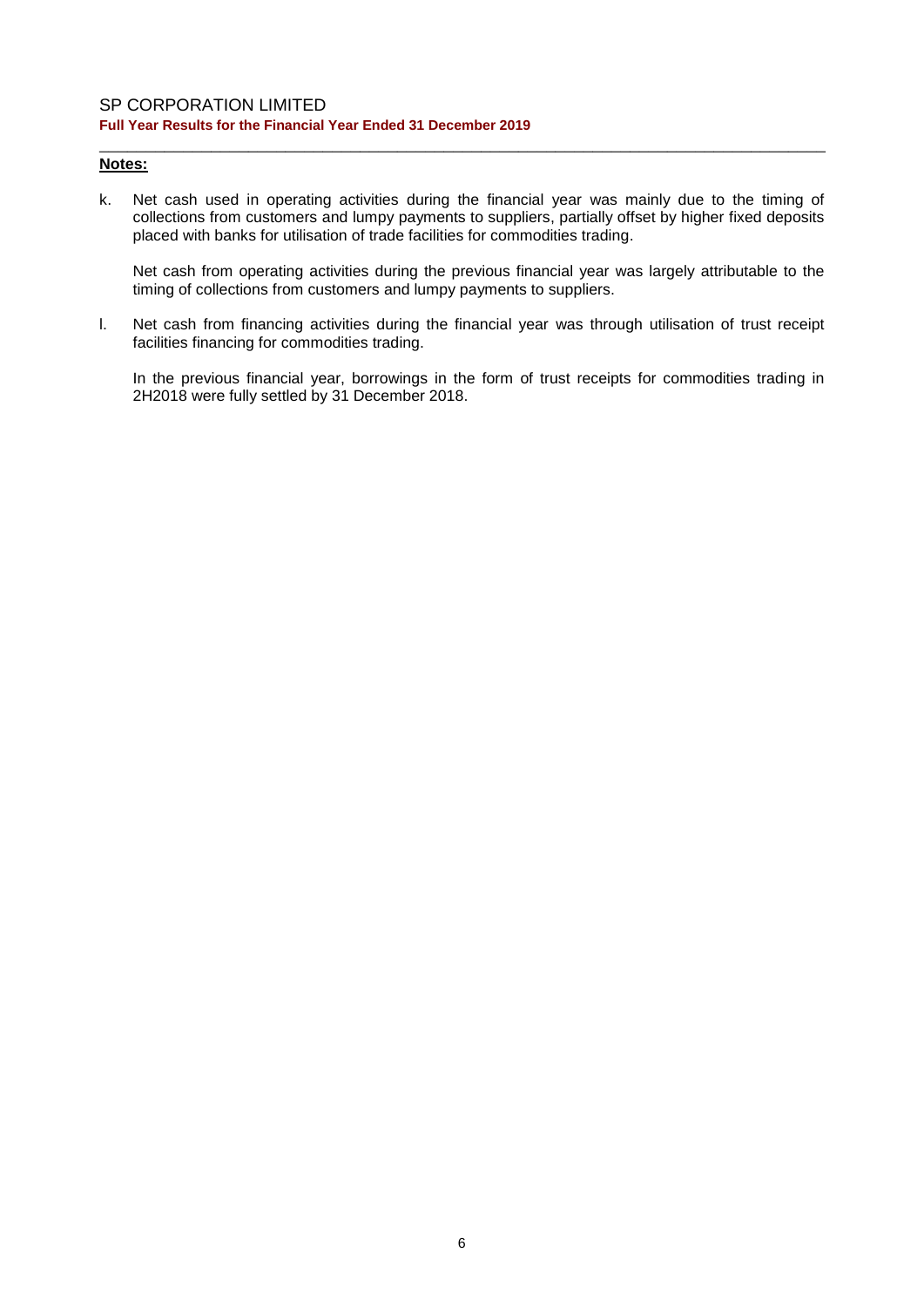#### SP CORPORATION LIMITED

**Full Year Results for the Financial Year Ended 31 December 2019**

#### **1(d)(i) A statement (for the issuer and group) showing either (i) all changes in equity or (ii) changes in equity other than those arising from capitalisation issues and distributions to shareholders, together with a comparative statement for the corresponding period of the immediately preceding financial year**

|                                                                        | Equity attributable to owners of the Company |                                                |                                        |                                         |  |
|------------------------------------------------------------------------|----------------------------------------------|------------------------------------------------|----------------------------------------|-----------------------------------------|--|
| <b>The Group</b>                                                       | <b>Share</b><br>Capital<br>\$'000            | <b>Translation</b><br><b>Reserve</b><br>\$'000 | Accumulated<br><b>Losses</b><br>\$'000 | <b>Total</b><br><b>Equity</b><br>\$'000 |  |
| At 1 January 2019<br>Total comprehensive income for the financial year | 58,366                                       | (258)                                          | (4,665)                                | 53,443                                  |  |
| Profit for the financial year                                          |                                              |                                                | 2,503                                  | 2,503                                   |  |
| Other comprehensive loss for the financial year                        |                                              | (200)                                          |                                        | (200)                                   |  |
| At 31 December 2019                                                    | 58,366                                       | (458)                                          | (2, 162)                               | 55,746                                  |  |
| At 1 January 2018<br>Total comprehensive income for the financial year | 58,366                                       | (997)                                          | (6, 563)                               | 50,806                                  |  |
| Profit for the financial year                                          |                                              |                                                | 1,898                                  | 1,898                                   |  |
| Other comprehensive income for the financial year                      |                                              | 739                                            |                                        | 739                                     |  |
| At 31 December 2018                                                    | 58,366                                       | (258)                                          | (4,665)                                | 53,443                                  |  |
| <b>The Company</b>                                                     |                                              |                                                |                                        |                                         |  |
| At 1 January 2019<br>Profit for the financial year, representing total | 58,366                                       |                                                | (19, 982)                              | 38,384                                  |  |
| comprehensive income for the financial year                            |                                              |                                                | 475                                    | 475                                     |  |
| At 31 December 2019                                                    | 58,366                                       |                                                | (19, 507)                              | 38,859                                  |  |
| At 1 January 2018<br>Profit for the financial year, representing total | 58,366                                       |                                                | (20, 486)                              | 37,880                                  |  |
| comprehensive income for the financial year                            |                                              |                                                | 504                                    | 504                                     |  |
| At 31 December 2018                                                    | 58,366                                       |                                                | (19, 982)                              | 38,384                                  |  |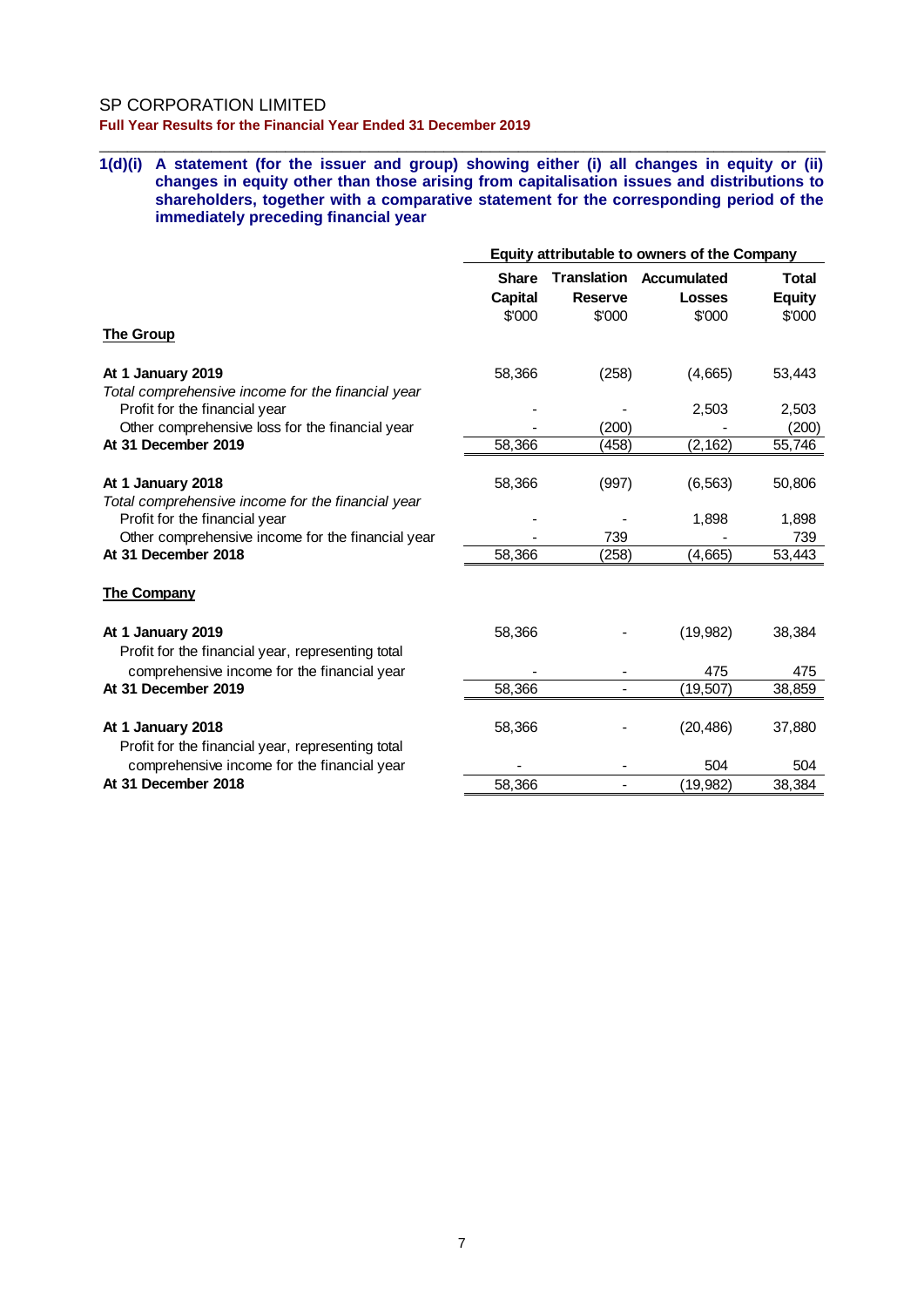**1(d)(ii) Details of any changes in the company's share capital arising from rights issue, bonus issue, share buy-backs, exercise of share options or warrants, conversion of other issues of equity securities, issue of shares or cash or as consideration for acquisition or for any other purpose since the end of the previous period reported on. State also the number of shares that may be issued on conversion of all the outstanding convertibles, as well as the number of shares held as treasury shares, if any, against the total number of issued shares excluding treasury shares of the issuer, as at the end of the current financial period reported on and as at the end of the corresponding period of the immediately preceding financial year**

\_\_\_\_\_\_\_\_\_\_\_\_\_\_\_\_\_\_\_\_\_\_\_\_\_\_\_\_\_\_\_\_\_\_\_\_\_\_\_\_\_\_\_\_\_\_\_\_\_\_\_\_\_\_\_\_\_\_\_\_\_\_\_\_\_\_\_\_\_\_\_\_\_\_\_\_\_\_

None.

#### **1(d)(iii) To show the total number of issued shares excluding treasury shares as at the end of the current financial period and as at the end of the immediately preceding financial year**

|                         | <b>The Group</b> |               | The Company |               |               |
|-------------------------|------------------|---------------|-------------|---------------|---------------|
|                         | 31.12.19         | 31.12.18      |             | 31.12.19      | 31.12.18      |
| Total number of         |                  |               |             |               |               |
| issued ordinary shares* | 35.10 million    | 35.10 million |             | 35.10 million | 35.10 million |

\* There were no treasury shares at the end of the respective financial year.

#### **1(d)(iv) A statement showing all sales, transfers, disposal, cancellation and/or use of treasury shares as at the end of the current financial period reported on**

Not applicable.

**2. Whether the figures have been audited, or reviewed and in accordance with which standard (e.g. the Singapore Standard on Auditing 910 (Engagements to Review Financial Statements), or an equivalent standard**

The figures have been neither audited nor reviewed by the Company's auditors.

#### **3. Where the figures have been audited or reviewed, the auditors' report (including any qualifications or emphasis of matter)**

Not applicable.

#### **4. Whether the same accounting policies and methods of computation as in the issuer's most recently audited annual financial statements have been applied**

Except as disclosed in Section 5 below, the Group has applied the same accounting policies and methods of computation in the financial statements for the current financial year compared with those used in the audited financial statements for the financial year ended 31 December 2018.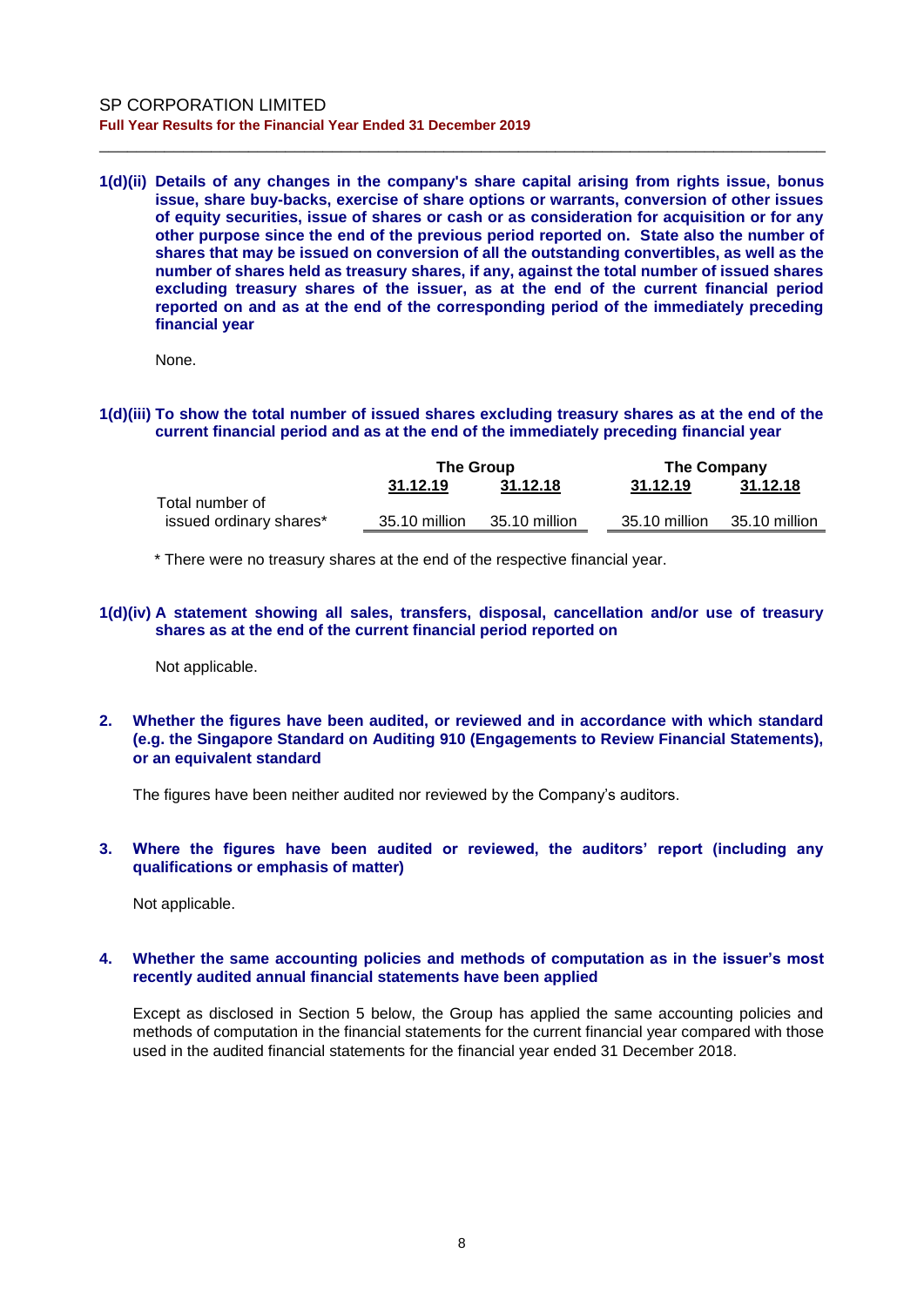#### **5. If there are any changes in the accounting policies and methods of computation, including any required by an accounting standard, what has changed, as well as the reasons for, and the effect of, the change**

\_\_\_\_\_\_\_\_\_\_\_\_\_\_\_\_\_\_\_\_\_\_\_\_\_\_\_\_\_\_\_\_\_\_\_\_\_\_\_\_\_\_\_\_\_\_\_\_\_\_\_\_\_\_\_\_\_\_\_\_\_\_\_\_\_\_\_\_\_\_\_\_\_\_\_\_\_\_

The Group has adopted all the new and revised Singapore Financial Reporting Standards (International) ("SFRS(I)s") pronouncements that are effective for annual periods beginning on or after 1 January 2019 and are relevant to its operations. The adoption of these new SFRS(I)s, specifically SFRS(I) 16 *Leases,* resulted in changes to the Group's and the Company's accounting policies but has no material effect on the amounts reported for the current or prior financial years.

#### **6. Earnings per ordinary share of the group for the current financial period reported on and the corresponding period of the immediately preceding financial year, after deducting any provision for preference dividends**

|                                                                        |          | Group<br><b>Full Year</b> |
|------------------------------------------------------------------------|----------|---------------------------|
|                                                                        | 31.12.19 | 31.12.18                  |
| Earnings per ordinary share based on weighted average number           |          |                           |
| of shares (in cent)                                                    | 7.13     | 5.41                      |
| ii) Earnings per ordinary share based on fully diluted basis (in cent) | 7.13     | 5.41                      |
| Weighted average number of ordinary shares (in million)                | 35.10    | 35.10                     |

#### **7. Net asset value (for the issuer and group) per ordinary share based on the total number of issued shares excluding treasury shares of the issuer at the end of the (a) current period reported on and (b) immediately preceding financial year**

|                                                | Group    |          |          | Company  |
|------------------------------------------------|----------|----------|----------|----------|
|                                                | 31.12.19 | 31.12.18 | 31.12.19 | 31.12.18 |
| Net asset value per ordinary share (in dollar) | 1.59     | 1.52     | 1.11     | 1.09     |
| Total number of issued shares* at the end of   |          |          |          |          |
| the financial year (in million)                | 35.10    | 35.10    | 35.10    | 35.10    |

\* There were no treasury shares at the end of the respective financial year.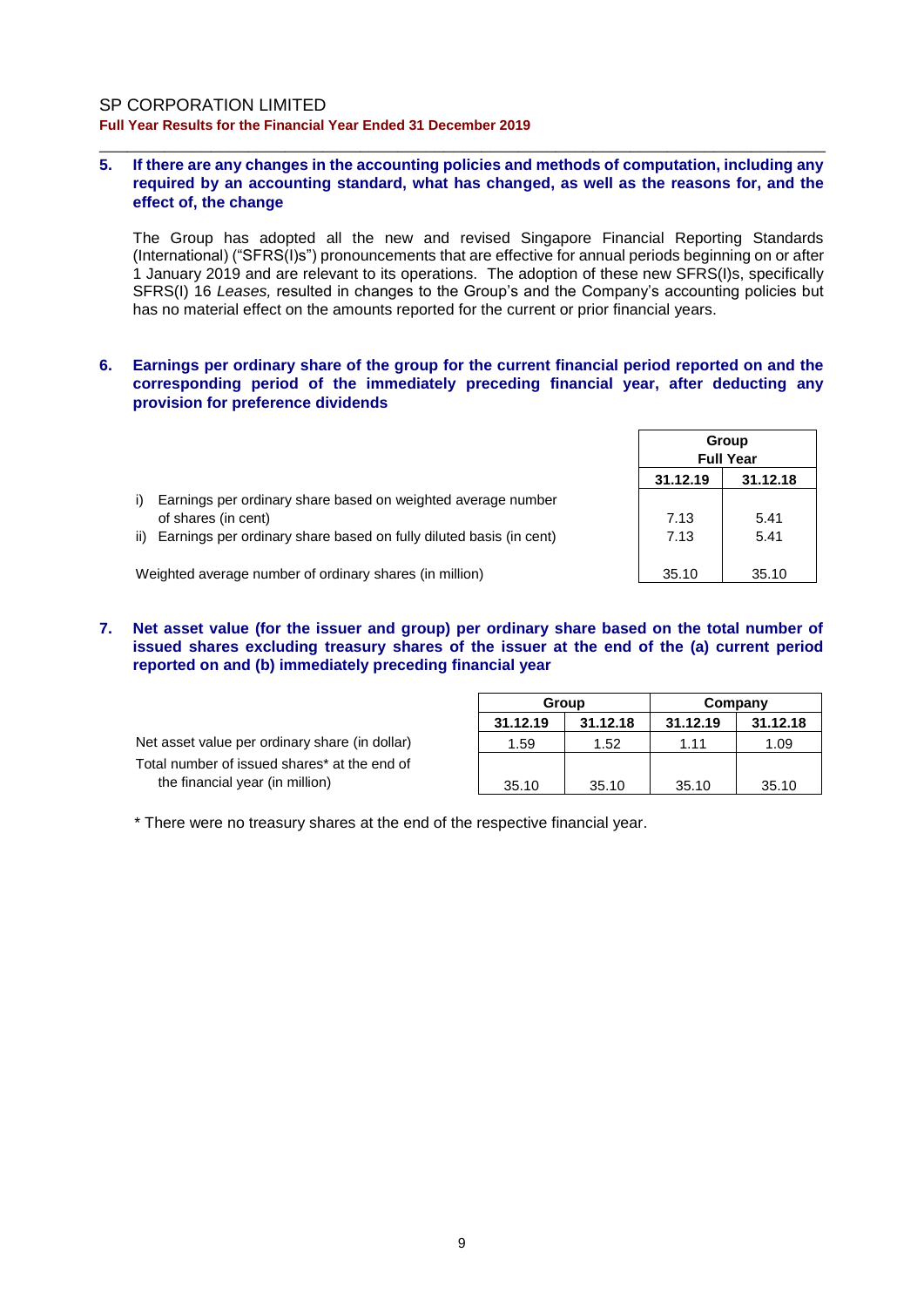**8. A review of the performance of the group, to the extent necessary for a reasonable understanding of the group's business. The review must discuss any significant factors that affected the turnover, costs, and earnings of the group for the current financial period reported on, including (where applicable) seasonal or cyclical factors. It must also discuss any material factors that affected the cash flow, working capital, assets or liabilities of the group during the current financial period reported on**

\_\_\_\_\_\_\_\_\_\_\_\_\_\_\_\_\_\_\_\_\_\_\_\_\_\_\_\_\_\_\_\_\_\_\_\_\_\_\_\_\_\_\_\_\_\_\_\_\_\_\_\_\_\_\_\_\_\_\_\_\_\_\_\_\_\_\_\_\_\_\_\_\_\_\_\_\_\_

Revenue was \$93.1 million as compared to \$136.4 million, a decrease of \$43.3 million. The decrease was mainly due to the lower revenue for rubber and coal trading. Coal trading, which is the core business, contributed about 88% to the Group's revenue in FY2019, higher than 72% in FY2018. The decrease in coal revenue was mainly due to the drop in average selling price, with a marginal decline in trading volume. The decrease in rubber revenue was mainly due to the drop in sales volume.

Gross profit was \$2.4 million as compared to \$3.2 million, a decrease of \$0.8 million. Despite the revenue decline of 32%, the decrease in gross profit was lower at 25% as the margin for coal trading was a fixed rate based on the quantity delivered.

**Commodities Trading Unit**: Profit before tax was \$1.4 million in FY2019 compared to \$1.9 million in FY2018. The decrease of \$0.5 million was mainly due to lower gross profit and higher trust receipt interest expenses, partially offset by higher interest income from trade receivables with related parties and higher handling fees in relation to coal shipments.

**Investment Unit**: Profit before tax was \$1.5 million in FY2019 as compared to \$0.3 million in FY2018. It arose mainly from the interest income on the loan granted to a related party on 24 September 2018, which was extended to mature on 23 September 2020.

As a result, profit before tax was \$3.0 million in FY2019 as compared to \$2.3 million in FY2018. Profit after tax and profit attributable to the owners of the Company in FY2019 was \$2.5 million as compared to \$1.9 million in FY2018.

#### **9. Where a forecast, or a prospect statement, has been previously disclosed to shareholders, any variance between it and the actual results**

Not applicable.

#### **10. A commentary at the date of the announcement of the significant trends and competitive conditions of the industry in which the group operates and any known factors or events that may affect the group in the next reporting period and the next 12 months**

Coal deliveries for the financial year have exceeded the quantity secured by the Group under its coal allocation agreement. The Group will continually seek opportunities to grow its commodities trading business.

The Group is exploring investment opportunities including the project in Sanya, Hainan, China to reposition, expand and diversify its business and operations to achieve a more consistent and sustainable growth.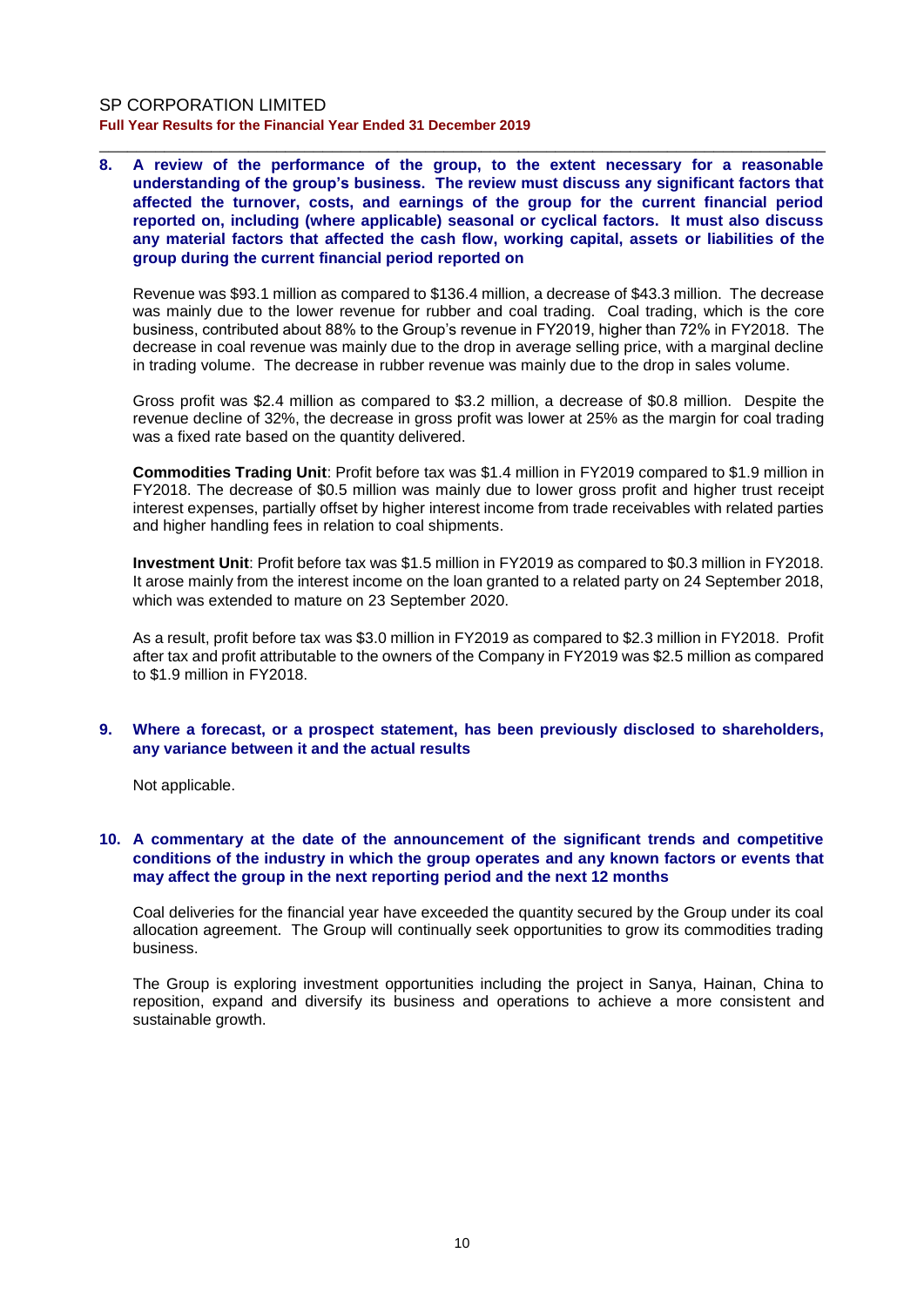### **11. Dividend**

### **(a) Current Financial Period Reported On** Any dividend declared for the current financial period reported on?

None.

**(b) Corresponding Period of the Immediately Preceding Financial Year** Any dividend declared for the corresponding period of the immediately preceding financial year?

\_\_\_\_\_\_\_\_\_\_\_\_\_\_\_\_\_\_\_\_\_\_\_\_\_\_\_\_\_\_\_\_\_\_\_\_\_\_\_\_\_\_\_\_\_\_\_\_\_\_\_\_\_\_\_\_\_\_\_\_\_\_\_\_\_\_\_\_\_\_\_\_\_\_\_\_\_\_

None.

#### **(c) Date payable**

Not applicable.

#### **(d) Books closure date**

Not applicable.

#### **12. If no dividend has been declared/recommended, a statement to that effect**

No dividend has been declared or recommended for the financial year ended 31 December 2019.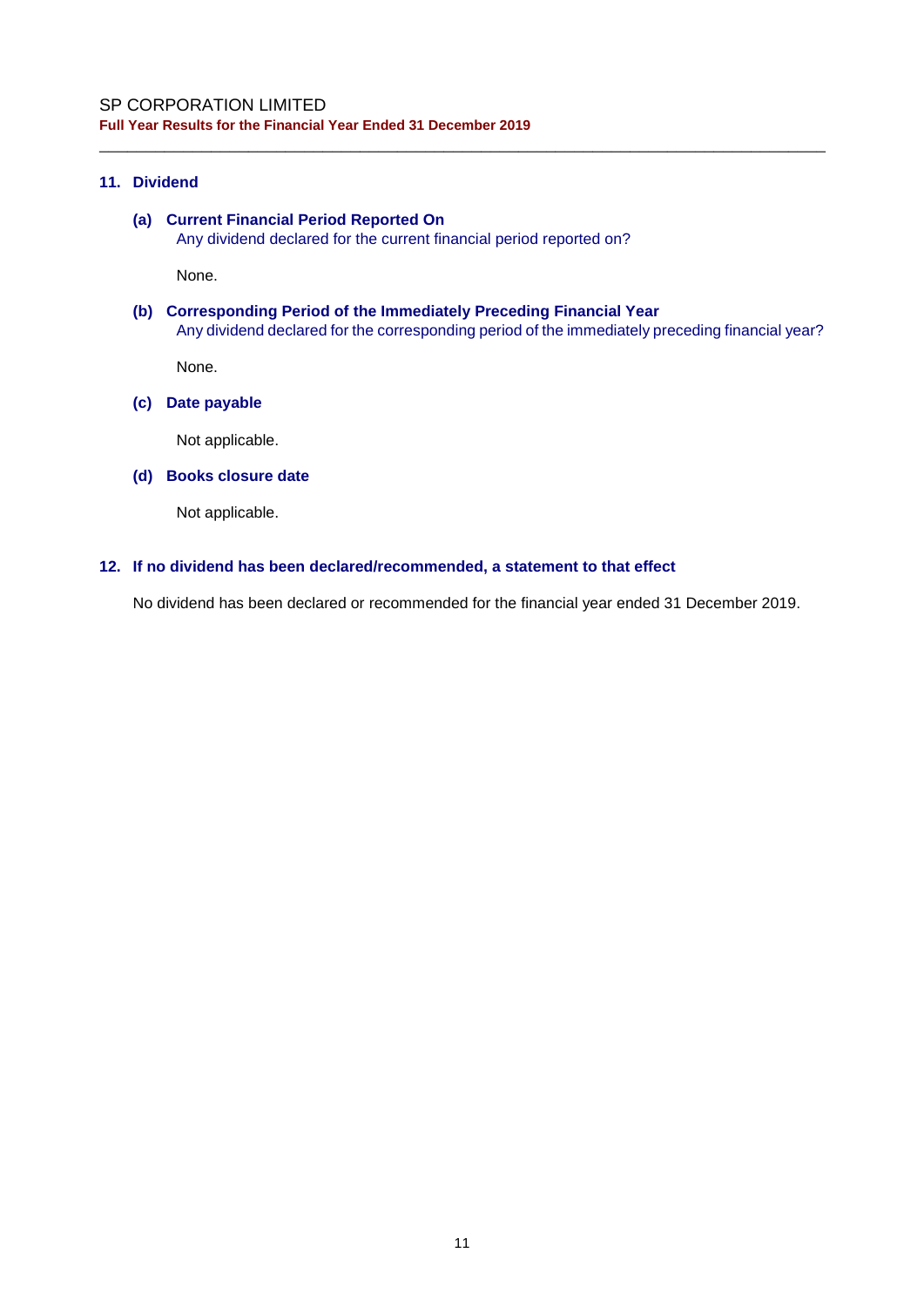### **PART II - ADDITIONAL INFORMATION REQUIRED FOR FULL YEAR ANNOUNCEMENT (This part is not applicable to Q1, Q2, Q3 or Half Year Results)**

#### **13. Segmented revenue and results for business or geographical segments (of the group) in the form presented in the issuer's most recently audited annual financial statements, with comparative information for the immediately preceding year**

|                                         | <b>Commodities</b><br><b>Trading</b><br>\$'000 | Investment<br>\$'000 | Corporate<br>and Others<br>\$'000 | Inter-segment<br><b>Eliminations</b><br>\$'000 | <b>Consolidated</b><br>\$'000 |
|-----------------------------------------|------------------------------------------------|----------------------|-----------------------------------|------------------------------------------------|-------------------------------|
| Financial year ended 31 December 2019   |                                                |                      |                                   |                                                |                               |
| Revenue                                 |                                                |                      |                                   |                                                |                               |
| - External customers<br>- Inter-segment | 92,767                                         |                      | 309<br>2,306                      | (2,306)                                        | 93,076                        |
| Total segment revenue                   | 92,767                                         |                      | 2,615                             | (2,306)                                        | 93,076                        |
| <b>Result</b>                           |                                                |                      |                                   |                                                |                               |
| Segment result                          | (178)                                          | (24)                 | 91                                |                                                | (111)                         |
| Interest income                         | 1,866                                          | 1,531                | 3                                 | (20)                                           | 3,380                         |
| Interest expense                        | (300)                                          |                      | (20)                              | 20                                             | (300)                         |
| Profit before tax                       | 1,388                                          | 1,507                | 74                                |                                                | 2,969                         |
| Income tax expense                      |                                                |                      |                                   |                                                | (466)                         |
| Profit after tax                        |                                                |                      |                                   |                                                | 2,503                         |
| 31 December 2019                        |                                                |                      |                                   |                                                |                               |
| <b>Assets</b>                           |                                                |                      |                                   |                                                |                               |
| Segment assets<br>Unallocated assets    | 41,077                                         | 22,876               | 209                               |                                                | 64,162<br>16                  |
| <b>Total assets</b>                     |                                                |                      |                                   |                                                | 64,178                        |
| <b>Liabilities</b>                      |                                                |                      |                                   |                                                |                               |
| Segment liabilities                     | 6,884                                          | 23                   | 1,047                             |                                                | 7,954                         |
| Unallocated liabilities                 |                                                |                      |                                   |                                                | 478                           |
| <b>Total liabilities</b>                |                                                |                      |                                   |                                                | 8,432                         |
| Other information                       |                                                |                      |                                   |                                                |                               |
| Depreciation of plant and               |                                                |                      |                                   |                                                |                               |
| equipment                               | 6                                              |                      | 32                                |                                                | 38                            |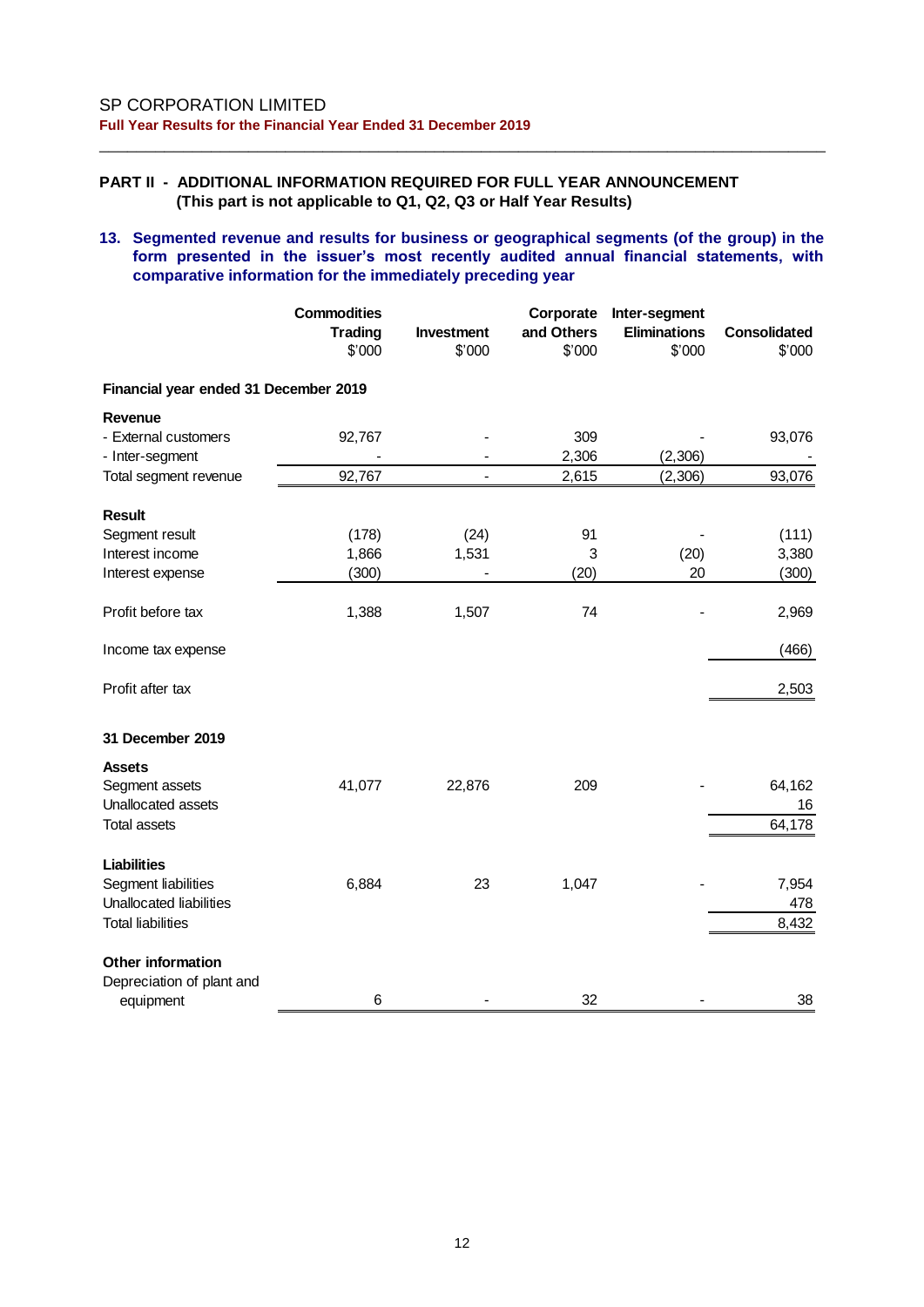|                                                 |         | \$'000                   | and Others<br>\$'000 | <b>Eliminations</b><br>\$'000 | Consolidated<br>\$'000 |
|-------------------------------------------------|---------|--------------------------|----------------------|-------------------------------|------------------------|
| Financial year ended 31 December 2018           |         |                          |                      |                               |                        |
| <b>Revenue</b>                                  |         |                          |                      |                               |                        |
| - External customers<br>- Inter-segment         | 136,379 |                          | 2,300                | (2,300)                       | 136,379                |
| Total segment revenue                           | 136,379 | $\overline{\phantom{a}}$ | 2,300                | (2,300)                       | 136,379                |
| <b>Result</b>                                   |         |                          |                      |                               |                        |
| Segment result                                  | 670     | (61)                     | (4)                  |                               | 605                    |
| Interest income                                 | 1,345   | 407                      | 73                   | (80)                          | 1,745                  |
| Interest expense                                | (110)   |                          | (10)                 | 80                            | (40)                   |
| Profit before tax                               | 1,905   | 346                      | 59                   |                               | 2,310                  |
| Income tax expense                              |         |                          |                      |                               | (412)                  |
| Profit after tax                                |         |                          |                      |                               | 1,898                  |
| 31 December 2018                                |         |                          |                      |                               |                        |
| <b>Assets</b>                                   |         |                          |                      |                               |                        |
| Segment assets                                  | 43,829  | 21,395                   | 2,480                |                               | 67,704                 |
| Unallocated assets                              |         |                          |                      |                               | 24                     |
| Total assets                                    |         |                          |                      |                               | 67,728                 |
| <b>Liabilities</b>                              |         |                          |                      |                               |                        |
| Segment liabilities                             | 12,792  | 49                       | 1,111                |                               | 13,952                 |
| <b>Unallocated liabilities</b>                  |         |                          |                      |                               | 333                    |
| <b>Total liabilities</b>                        |         |                          |                      |                               | 14,285                 |
| <b>Other information</b><br>Capital expenditure | 5       |                          | 73                   |                               | 78                     |
| Depreciation of plant and<br>equipment          | 6       |                          | 35                   |                               | 41                     |

|                                                                 | Group                                                  |                    |                          |                    |                     |                    |  |
|-----------------------------------------------------------------|--------------------------------------------------------|--------------------|--------------------------|--------------------|---------------------|--------------------|--|
|                                                                 | Revenue from<br>external customers<br><b>Full Year</b> |                    | Non-current assets       |                    | Capital expenditure |                    |  |
| <b>Geographical Segments</b><br>- Based on location of customer | 31.12.19<br>\$'000                                     | 31.12.18<br>\$'000 | 31.12.19<br>\$'000       | 31.12.18<br>\$'000 | 31.12.19<br>\$'000  | 31.12.18<br>\$'000 |  |
| Singapore                                                       | 70,770                                                 | 116.002            | 5.544                    | 149                |                     | 6                  |  |
| Indonesia                                                       | 3,168                                                  | 6,297              | 3,923                    | 59                 | -                   | 72                 |  |
| China including Hong Kong                                       | 19,138                                                 | 14,070             | ۰                        | -                  | ۰                   |                    |  |
| <b>Others</b>                                                   | $\overline{\phantom{a}}$                               | 10                 | $\overline{\phantom{a}}$ | -                  | -                   |                    |  |
|                                                                 | 93,076                                                 | 136.379            | 9,467                    | 208                |                     | 78                 |  |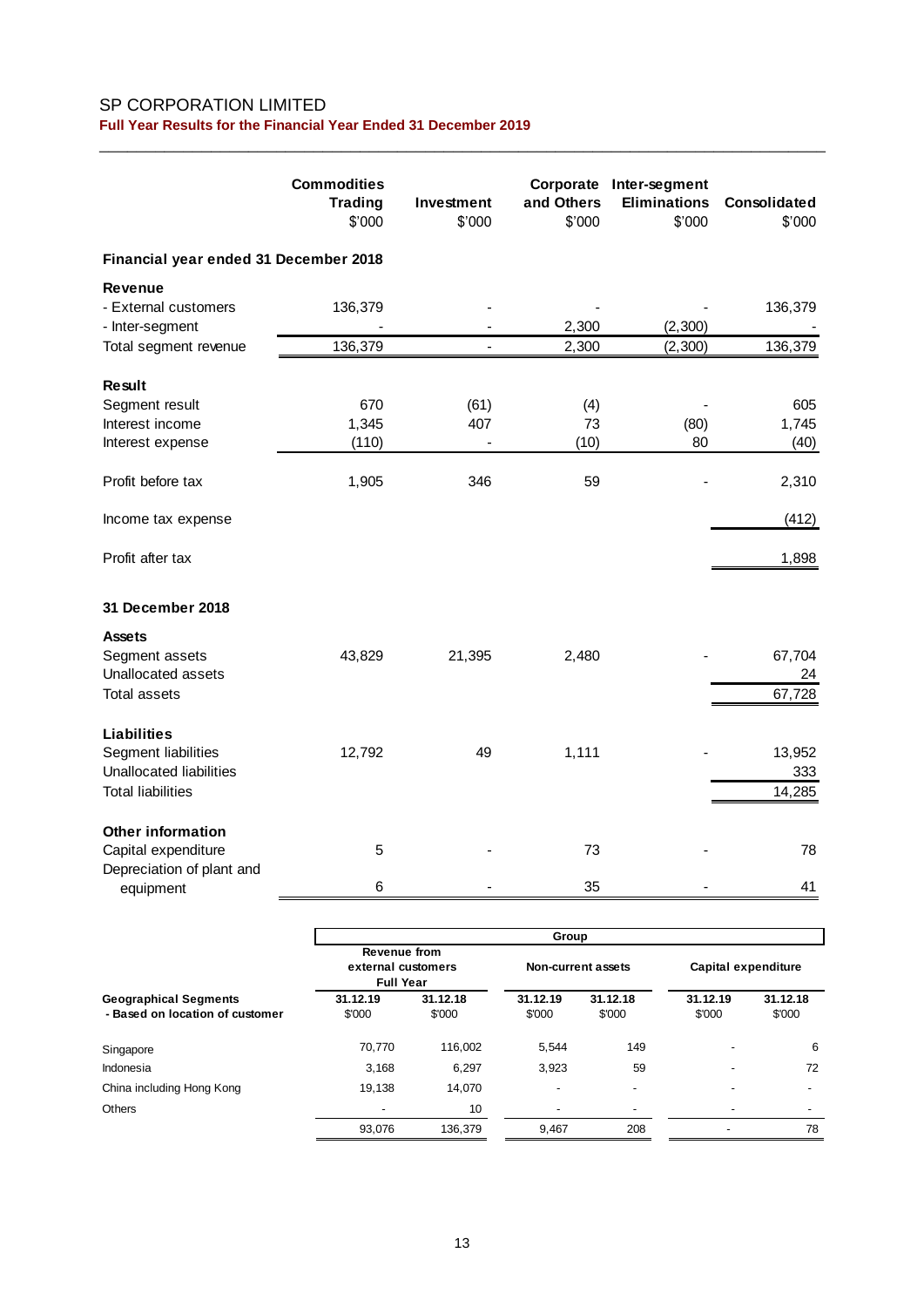### **14. In the review of performance, the factors leading to any material changes in contributions to turnover and earnings by the business or geographical segments**

\_\_\_\_\_\_\_\_\_\_\_\_\_\_\_\_\_\_\_\_\_\_\_\_\_\_\_\_\_\_\_\_\_\_\_\_\_\_\_\_\_\_\_\_\_\_\_\_\_\_\_\_\_\_\_\_\_\_\_\_\_\_\_\_\_\_\_\_\_\_\_\_\_\_\_\_\_\_

Please refer to paragraph 8 for an analysis by business segments.

### **15. Breakdown of first half and second half results**

|     |                                                                                                        | Group<br>Total<br><b>Full Year</b> |          |           |
|-----|--------------------------------------------------------------------------------------------------------|------------------------------------|----------|-----------|
|     |                                                                                                        | 31.12.19                           | 31.12.18 | $+$ / (-) |
|     |                                                                                                        | \$'000                             | \$'000   | %         |
| (a) | Revenue reported for first half year                                                                   | 48.208                             | 64.610   | $-25%$    |
| (b) | Operating profit after tax before deducting<br>non-controlling interests reported for first half year  | 959                                | 583      | 64%       |
| (c) | Revenue reported for second half year                                                                  | 44.868                             | 71.769   | $-37%$    |
| (d) | Operating profit after tax before deducting<br>non-controlling interests reported for second half year | 1.544                              | 1.315    | 17%       |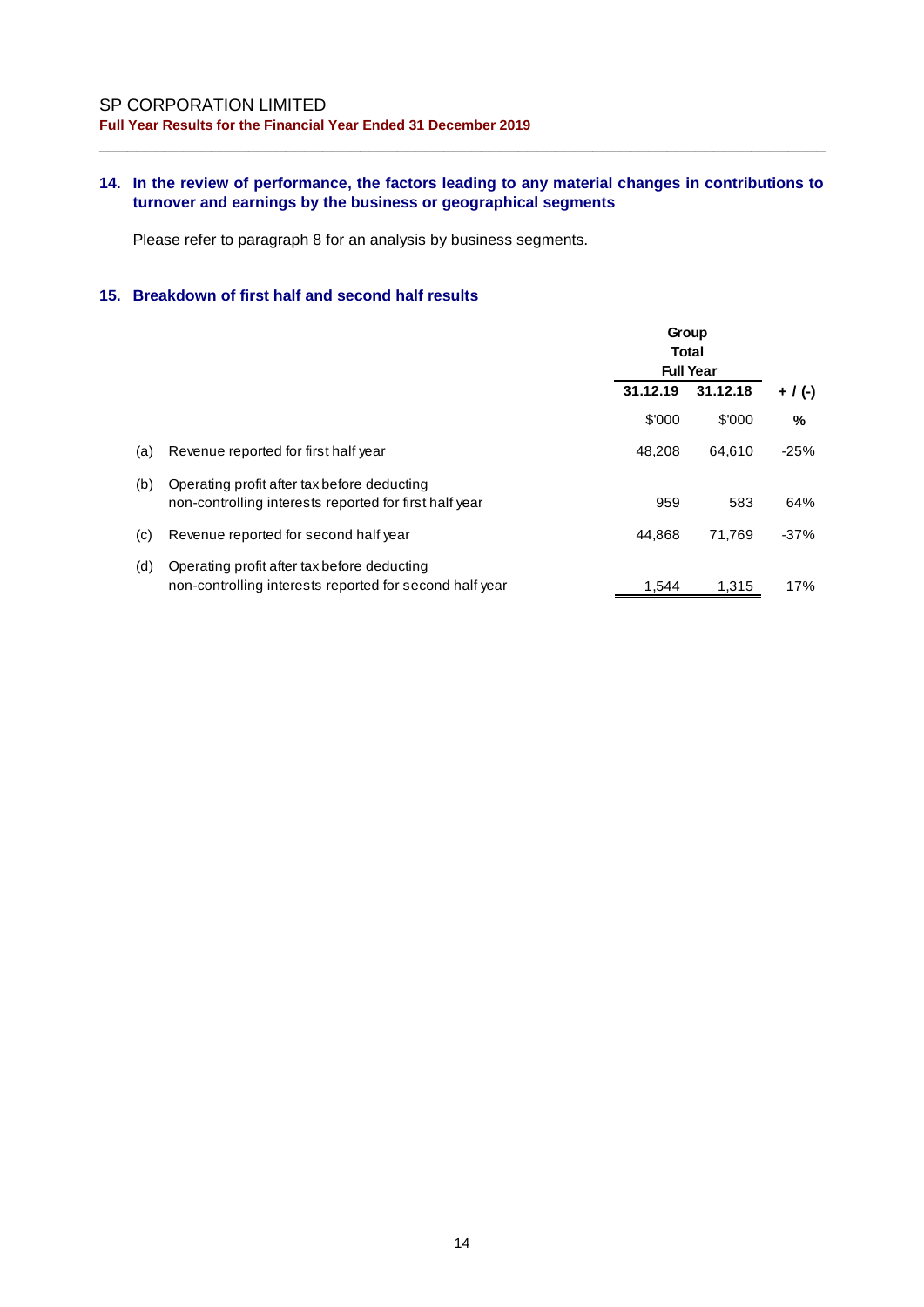#### **16. Interested Person Transactions**

The aggregate value of interested person transactions entered into during the following financial periods is as follows:

\_\_\_\_\_\_\_\_\_\_\_\_\_\_\_\_\_\_\_\_\_\_\_\_\_\_\_\_\_\_\_\_\_\_\_\_\_\_\_\_\_\_\_\_\_\_\_\_\_\_\_\_\_\_\_\_\_\_\_\_\_\_\_\_\_\_\_\_\_\_\_\_\_\_\_\_\_\_

|                                                                                                                | Group                                                                                                                                                                                         |          |                                                                                                                                                                           |          |  |
|----------------------------------------------------------------------------------------------------------------|-----------------------------------------------------------------------------------------------------------------------------------------------------------------------------------------------|----------|---------------------------------------------------------------------------------------------------------------------------------------------------------------------------|----------|--|
|                                                                                                                | Aggregate value of all interested<br>person transactions (excluding<br>transactions less than \$100,000<br>and transactions conducted under<br>shareholders' mandate pursuant<br>to Rule 920) |          | Aggregate value of all interested<br>person transactions conducted<br>under shareholders' mandate<br>pursuant to Rule 920 (excluding<br>transactions less than \$100,000) |          |  |
|                                                                                                                | <b>Full Year</b>                                                                                                                                                                              |          | <b>Full Year</b>                                                                                                                                                          |          |  |
| Name of interested person                                                                                      | 31.12.19                                                                                                                                                                                      | 31.12.18 | 31.12.19                                                                                                                                                                  | 31.12.18 |  |
|                                                                                                                | \$'000                                                                                                                                                                                        | \$'000   | \$'000                                                                                                                                                                    | \$'000   |  |
| <b>Sales</b><br>William Nursalim alias William Liem & associates                                               |                                                                                                                                                                                               |          | 7,390                                                                                                                                                                     | 11,749   |  |
| <b>Purchases</b><br>William Nursalim alias William Liem & associates                                           |                                                                                                                                                                                               |          | 78,277                                                                                                                                                                    | 94,246   |  |
|                                                                                                                |                                                                                                                                                                                               |          |                                                                                                                                                                           |          |  |
| Placement of refundable trade deposit<br>William Nursalim alias William Liem & associates                      |                                                                                                                                                                                               |          | 8,135                                                                                                                                                                     | 8,215    |  |
| Interest income from placement of refundable trade deposit<br>William Nursalim alias William Liem & associates |                                                                                                                                                                                               |          | 552                                                                                                                                                                       | 519      |  |
| <b>Management fee expense</b><br>Tuan Sing Holdings Limited & associates                                       |                                                                                                                                                                                               |          | 150                                                                                                                                                                       | 150      |  |
| Loan<br>Nuri Holdings (S) Pte Ltd & associates                                                                 |                                                                                                                                                                                               |          | 21,500                                                                                                                                                                    | 20,000   |  |
| Interest income from loan<br>Nuri Holdings (S) Pte Ltd & associates                                            |                                                                                                                                                                                               |          | 1,531                                                                                                                                                                     | 407      |  |
| Total interested person transactions                                                                           |                                                                                                                                                                                               |          | 117,535                                                                                                                                                                   | 135,286  |  |

### **17. A breakdown of the total annual dividend (in dollar value) for the issuer's latest full year and its previous full year**

Not applicable.

#### **18. Undertakings from directors and executive officers**

Pursuant to Listing Rule 720(1) of the SGX-ST Listing Manual, the Company has received the signed undertakings from all its directors and executive officers based on the revised form of Appendix 7.7.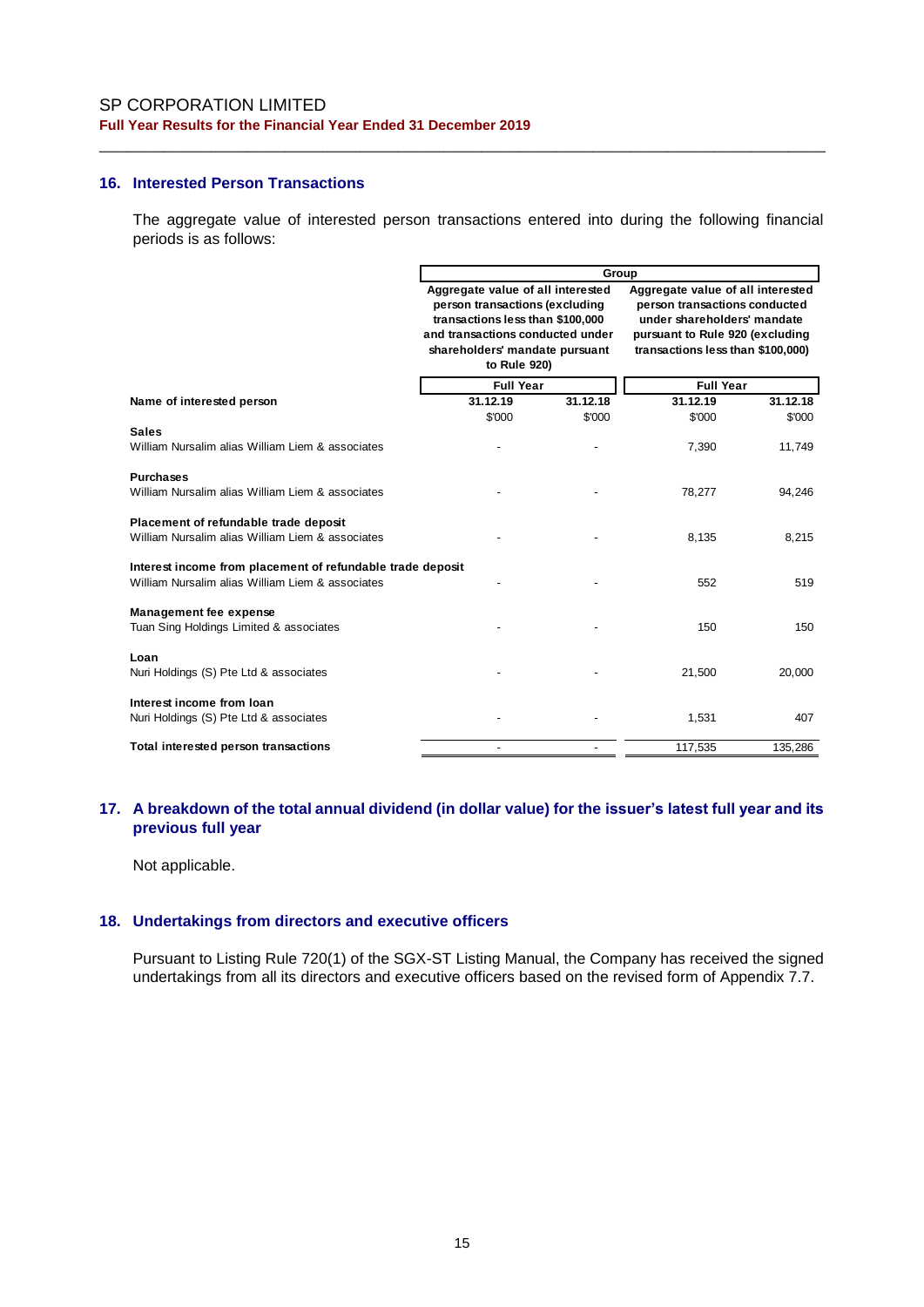#### **19. Disclosure of person occupying a managerial position in the issuer or any of its principal subsidiaries who is a relative of a director or chief executive officer or substantial shareholder of the issuer pursuant to Rule 704(13)**

\_\_\_\_\_\_\_\_\_\_\_\_\_\_\_\_\_\_\_\_\_\_\_\_\_\_\_\_\_\_\_\_\_\_\_\_\_\_\_\_\_\_\_\_\_\_\_\_\_\_\_\_\_\_\_\_\_\_\_\_\_\_\_\_\_\_\_\_\_\_\_\_\_\_\_\_\_\_

| <b>Name</b>                              | Age | Family relationship with any<br>director, CEO and/or<br>substantial shareholder                                                                                                              | <b>Current position and</b><br>duties, and the year<br>the position was held                                                                                                                          | Details of changes in<br>duties and position held,<br>if any, during the year                                                                                         |
|------------------------------------------|-----|----------------------------------------------------------------------------------------------------------------------------------------------------------------------------------------------|-------------------------------------------------------------------------------------------------------------------------------------------------------------------------------------------------------|-----------------------------------------------------------------------------------------------------------------------------------------------------------------------|
| Boediman<br>Gozali<br>(alias Tony<br>Wu) | 78  | Uncle of William Nursalim alias<br>William Liem (Non-Executive<br>Director of the Company).<br>Uncle of Michelle Liem Mei<br><b>Fung (Deemed Substantial</b><br>Shareholder of the Company). | Managing Director and<br><b>Chief Executive Officer</b><br>of the Company since<br>1 August 2010.                                                                                                     | N.A.                                                                                                                                                                  |
| Lee Kay<br>Chen                          | 53  | Brother of David Lee Kay Tuan<br>(Non-Executive Director of the<br>Company).<br>Brother-in-law of Michelle Liem<br>Mei Fung (Deemed Substantial<br>Shareholder of the Company).              | Senior Manager,<br>Development, SP<br>Resources International<br>Pte. Ltd., a subsidiary of<br>the Company, since<br>1 February 2019.<br>Duties include human<br>resource function of the<br>Company. | <b>Promoted from Business</b><br>Development Manager of<br><b>SP Resources</b><br>International Pte. Ltd. to<br>Senior Manager,<br>Development on<br>1 February 2019. |

### **20. Negative Assurance Confirmation Pursuant to Rule 705(5) of the SGX-ST Listing Manual**

We, Peter Sung, and Boediman Gozali (alias Tony Wu), being two directors of SP Corporation Limited (the "Company"), do hereby confirm on behalf of the directors of the Company that, to the best of our knowledge, nothing has come to the attention of the Board of Directors of the Company which may render the results for the financial year ended 31 December 2019 to be false or misleading in any material aspect.

\_\_\_\_\_\_\_\_\_\_\_\_\_\_\_\_\_\_\_\_\_\_\_\_\_\_\_\_\_\_\_\_\_\_\_\_ \_\_\_\_\_\_\_\_\_\_\_\_\_\_\_\_\_\_\_\_\_\_\_\_\_\_\_\_\_\_\_\_\_\_\_\_\_ Peter Sung **Boediman Gozali (alias Tony Wu)** Chairman Managing Director and Chief Executive Officer

# **BY ORDER OF THE BOARD** Julie Koh Ngin Joo

Group Company Secretary 21 January 2020